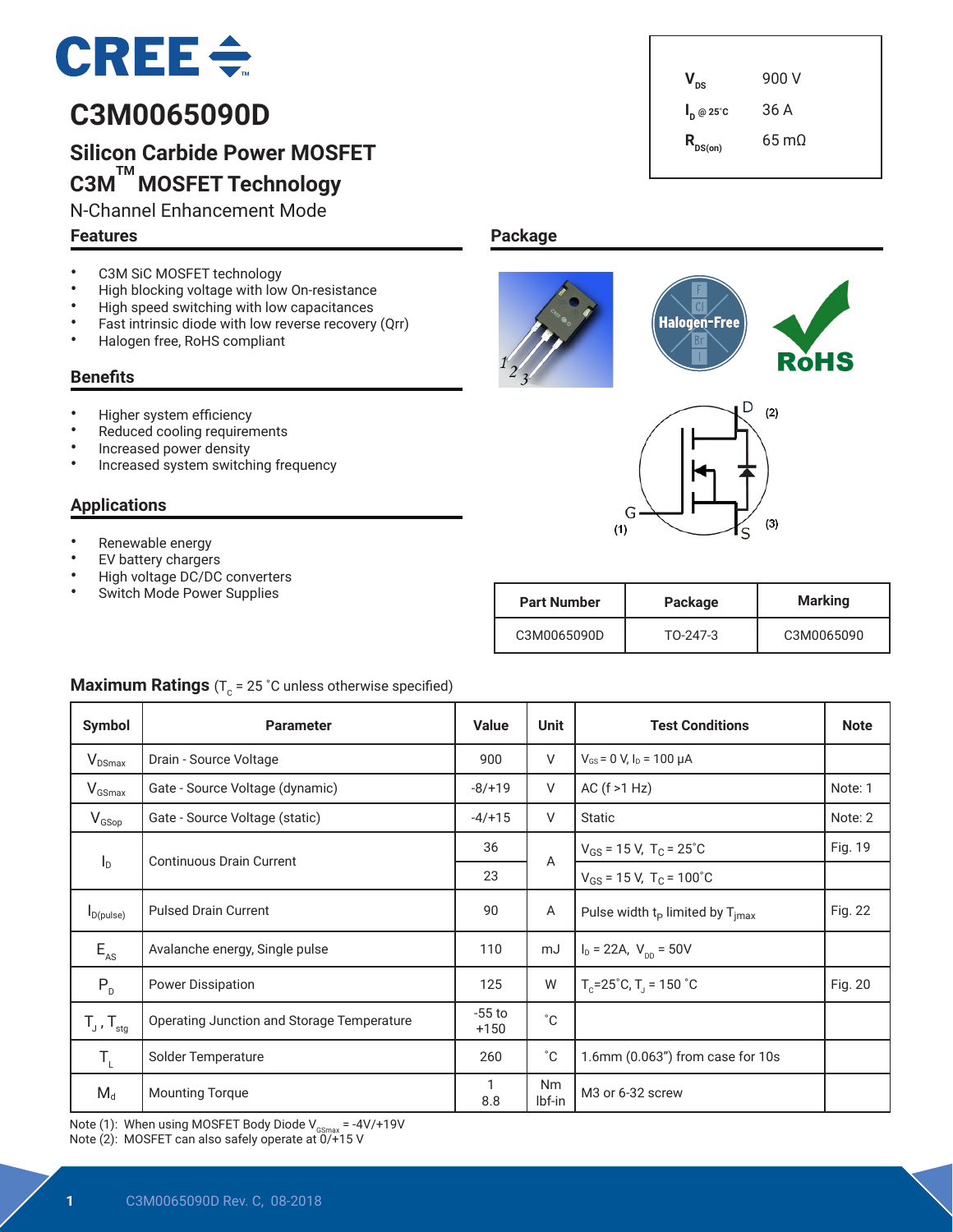

| Symbol                     | <b>Parameter</b>                           | Min. | Typ.         | Max. | <b>Unit</b> | <b>Test Conditions</b>                                                                | <b>Note</b>    |  |
|----------------------------|--------------------------------------------|------|--------------|------|-------------|---------------------------------------------------------------------------------------|----------------|--|
| $V_{\text{(BR)DSS}}$       | Drain-Source Breakdown Voltage             |      |              |      | $\vee$      | $V_{GS}$ = 0 V, $I_D$ = 100 $\mu$ A                                                   |                |  |
|                            |                                            | 1.8  | 2.1          | 3.5  | $\vee$      | $V_{DS} = V_{GS}$ , $I_D = 5$ mA                                                      |                |  |
| $V_{GS(th)}$               | <b>Gate Threshold Voltage</b>              |      | 1.6          |      | $\vee$      | $V_{DS} = V_{GS}$ , $I_D = 5$ mA, $T_J = 150$ °C                                      | Fig. 11        |  |
| $I_{DSS}$                  | Zero Gate Voltage Drain Current            |      | $\mathbf{1}$ | 100  | μA          | $V_{DS}$ = 900 V, $V_{GS}$ = 0 V                                                      |                |  |
| I <sub>GSS</sub>           | Gate-Source Leakage Current                |      | 10           | 250  | nA          | $V_{GS}$ = 15 V, $V_{DS}$ = 0 V                                                       |                |  |
|                            | Drain-Source On-State Resistance           |      | 65           | 78   | $m\Omega$   | $V_{GS}$ = 15 V, $I_D$ = 20 A                                                         | Fig. 4,        |  |
| $R_{\rm DS(on)}$           |                                            |      | 90           |      |             | $V_{GS}$ = 15 V, $I_D$ = 20A, T <sub>J</sub> = 150°C                                  | 5, 6           |  |
| $q_{fs}$                   | Transconductance                           |      | 13.6         |      | S           | $V_{DS}$ = 20 V, $I_{DS}$ = 20 A                                                      | Fig. 7         |  |
|                            |                                            |      | 11.6         |      |             | $V_{DS}$ = 20 V, $I_{DS}$ = 20 A, T <sub>J</sub> = 150 °C                             |                |  |
| $C_{iss}$                  | Input Capacitance                          |      | 660          |      |             |                                                                                       |                |  |
| $C_{\rm oss}$              | <b>Output Capacitance</b>                  |      | 60           |      | pF          | $V_{GS}$ = 0 V, $V_{DS}$ = 600 V                                                      | Fig. 17,<br>18 |  |
| $C_{\text{rss}}$           | Reverse Transfer Capacitance               |      | 4.0          |      |             | $f = 1$ MHz<br>$V_{AC}$ = 25 mV                                                       |                |  |
| E <sub>oss</sub>           | C <sub>oss</sub> Stored Energy             |      | 16           |      | μJ          |                                                                                       | Fig. 16        |  |
| $E_{ON}$                   | Turn-On Switching Energy (Body Diode FWD)  |      | 226          |      | μJ          | $V_{DS}$ = 400 V, V <sub>GS</sub> = -4 V/15 V, I <sub>D</sub> = 20A,                  |                |  |
| $E_{OFF}$                  | Turn Off Switching Energy (Body Diode FWD) |      | 36           |      |             | $R_{G(ext)} = 2.5Ω$ , L= 77 μH, T <sub>J</sub> = 150°C                                | Note 3         |  |
| $t_{d(on)}$                | Turn-On Delay Time                         |      | 35           |      |             |                                                                                       |                |  |
| t,                         | <b>Rise Time</b>                           |      | 11           |      |             | $V_{DD}$ = 400 V, $V_{GS}$ = -4 V/15 V<br>$I_D = 20$ A, $R_{G(ext)} = 2.5$ $\Omega$ , | Fig. 27        |  |
| $t_{d(off)}$               | Turn-Off Delay Time                        |      | 23           |      | ns          | Timing relative to $V_{ns}$<br>Inductive load                                         |                |  |
| $t_{\rm f}$                | <b>Fall Time</b>                           |      | 9            |      |             |                                                                                       |                |  |
| $R_{G(int)}$               | Internal Gate Resistance                   |      | 4.7          |      | Ω           | $f = 1$ MHz, $V_{AC} = 25$ mV                                                         |                |  |
| $Q_{qs}$                   | Gate to Source Charge                      |      | 7.5          |      |             | $V_{DS}$ = 400 V, $V_{GS}$ = -4 V/15 V                                                |                |  |
| $\mathsf{Q}_{\mathsf{gd}}$ | Gate to Drain Charge                       |      | 12           |      | nC          | $I_{D} = 20 A$                                                                        | Fig. 12        |  |
| Q <sub>g</sub>             | <b>Total Gate Charge</b>                   |      | 30.4         |      |             | Per IEC60747-8-4 pg 21                                                                |                |  |

# **Reverse Diode Characteristics** (T<sub>c</sub> = 25°C unless otherwise specified)

| Symbol    | <b>Parameter</b>                 | Typ. | Max. | <b>Unit</b>    | <b>Test Conditions</b>                                                                                        | <b>Note</b>      |
|-----------|----------------------------------|------|------|----------------|---------------------------------------------------------------------------------------------------------------|------------------|
| $V_{SD}$  | Diode Forward Voltage            | 4.8  |      | V              | $V_{\text{cs}}$ = -4 V, $I_{\text{sn}}$ = 10 A                                                                | Fig. 8,<br>9, 10 |
|           |                                  | 4.4  |      | V              | $V_{\text{cs}}$ = -4 V, I <sub>sp</sub> = 10 A, T <sub>1</sub> = 150 °C                                       |                  |
| Is.       | Continuous Diode Forward Current |      | 23.5 | $\overline{A}$ | $V_{\text{es}} = -4 V$                                                                                        | Note 1           |
| Is, pulse | Diode pulse Current              |      | 90   | A              | $V_{\text{cs}}$ = -4 V, pulse width t <sub>p</sub> limited by T <sub>imax</sub>                               | Note 1           |
| t,        | Reverse Recover time             | 35   |      | ns             |                                                                                                               |                  |
| $Q_{rr}$  | Reverse Recovery Charge          | 150  |      | nC             | $V_{gs}$ = -4 V, I <sub>sp</sub> = 20 A, V <sub>R</sub> = 400 V<br>dif/dt = 950 A/µs, T <sub>J</sub> = 150 °C | Note 1           |
| 'rrm      | Peak Reverse Recovery Current    | 5.6  |      | A              |                                                                                                               |                  |

## **Thermal Characteristics**

| <b>Symbol</b>  | <b>Parameter</b>                            | Max. | Unit          | <b>Test Conditions</b> | <b>Note</b> |
|----------------|---------------------------------------------|------|---------------|------------------------|-------------|
| $R_{0JC}$      | Thermal Resistance from Junction to Case    | 1.0  |               |                        |             |
| $R_{\theta$ JA | Thermal Resistance From Junction to Ambient | 40   | $\degree$ C/W |                        | Fig. 21     |

Note (3): Turn-off and Turn-on switching energy and timing values measured using SiC MOSFET Body Diode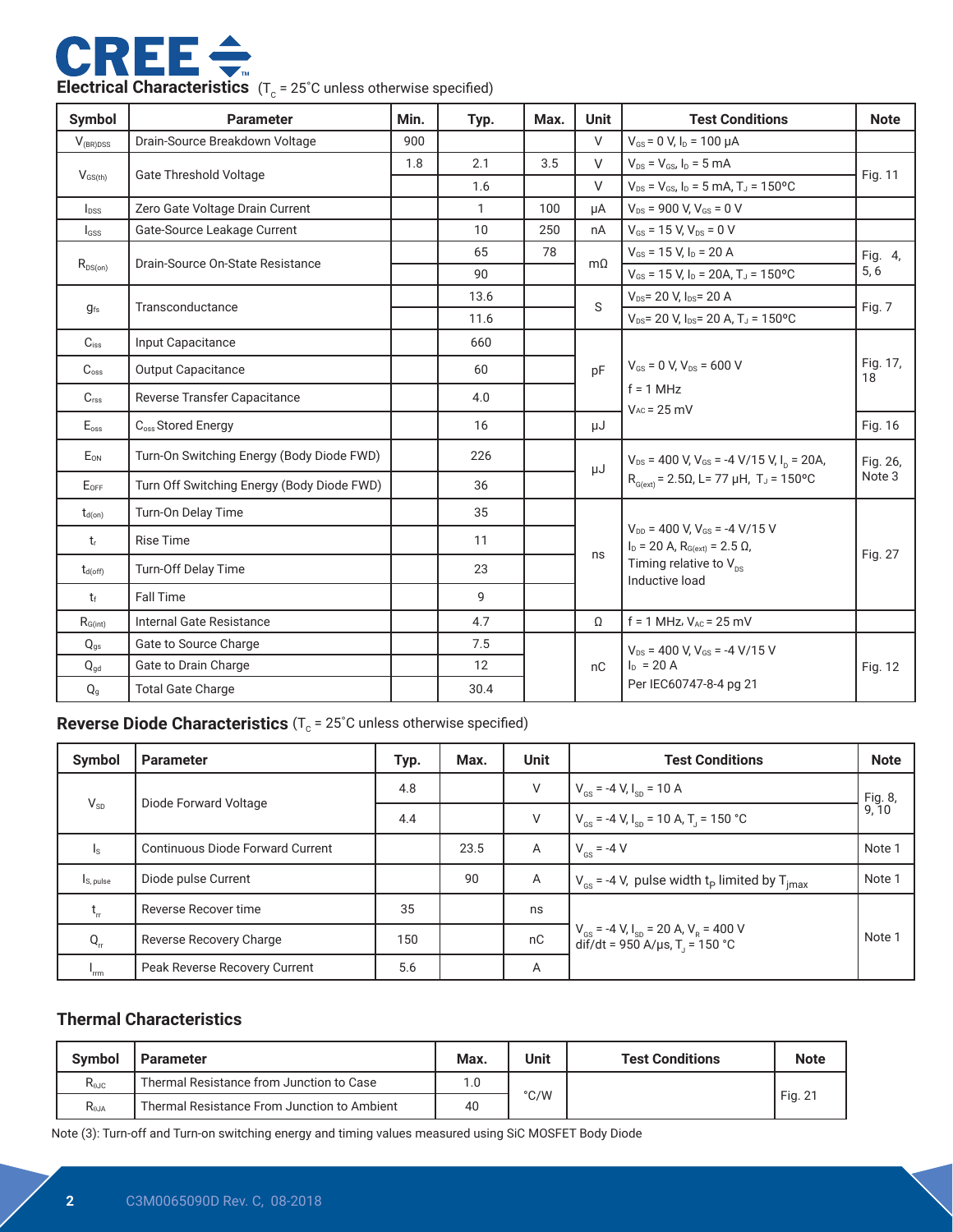



Figure 1. Output Characteristics  $T_J = -55$  °C



Figure 3. Output Characteristics  $T_J$  = 150 °C





Figure 2. Output Characteristics  $T_J = 25 °C$ 







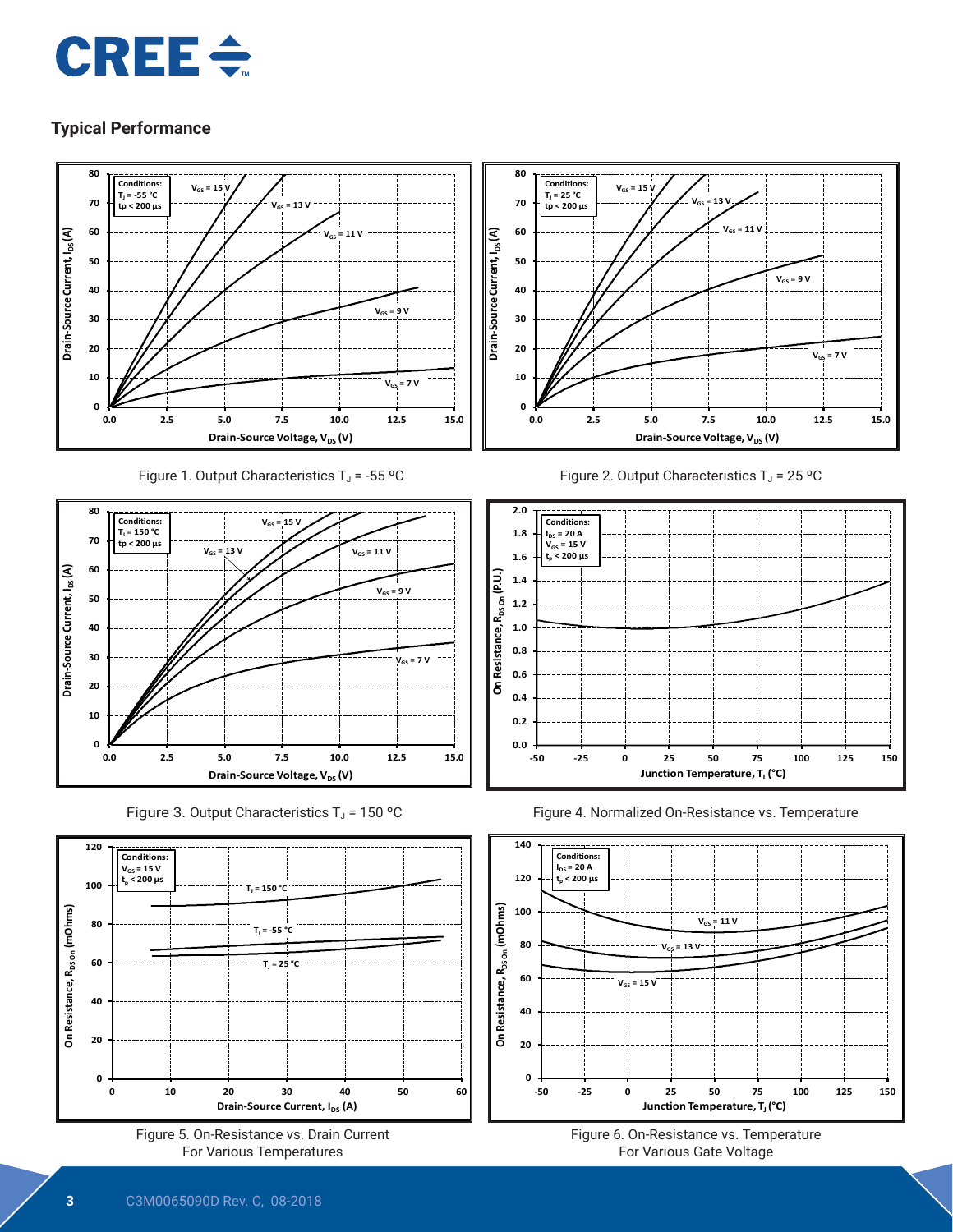



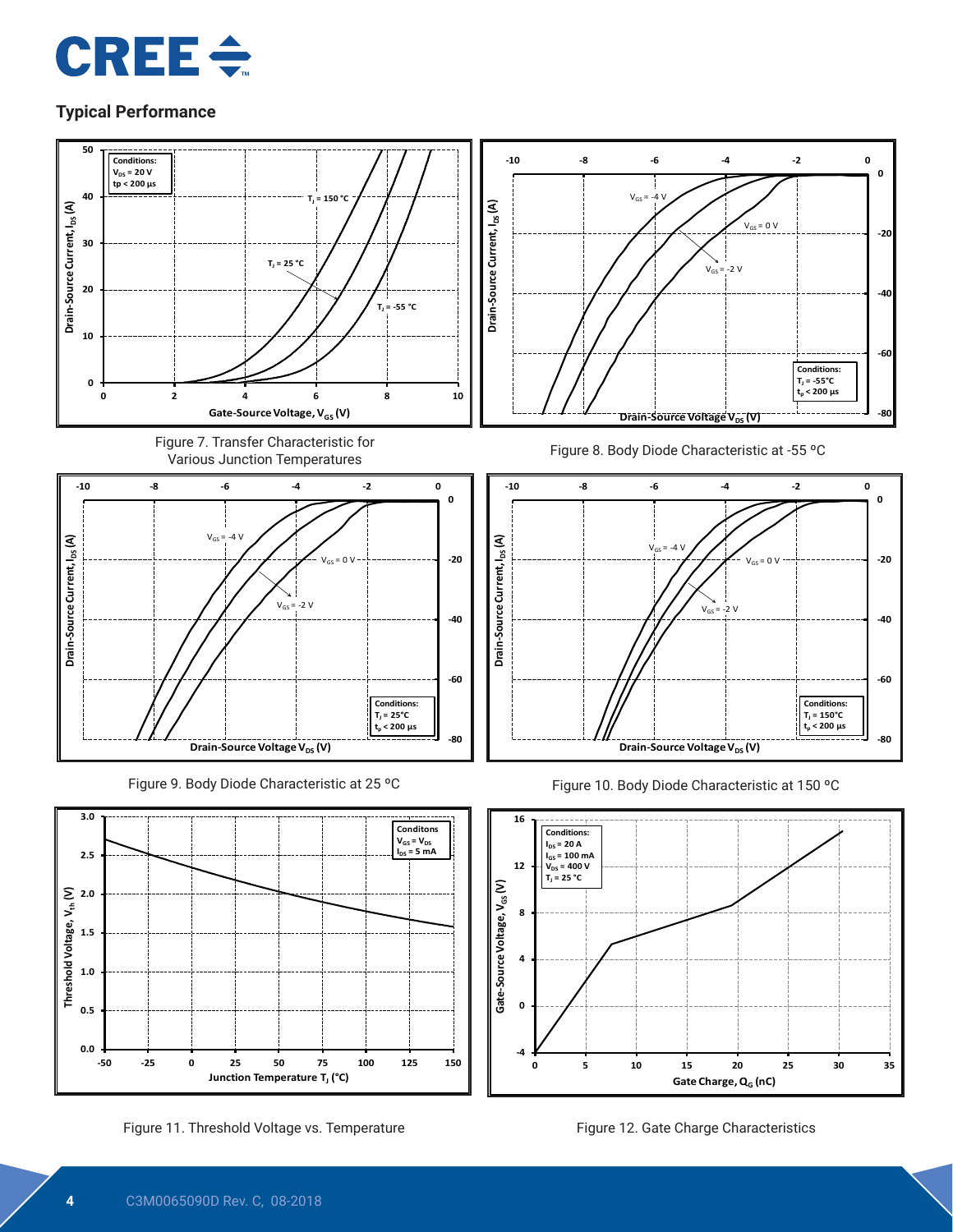



Figure 13. 3rd Quadrant Characteristic at -55 ºC



Figure 15. 3rd Quadrant Characteristic at 150 ºC











Figure 16. Output Capacitor Stored Energy



Figure 18. Capacitances vs. Drain-Source Voltage (0 - 900V)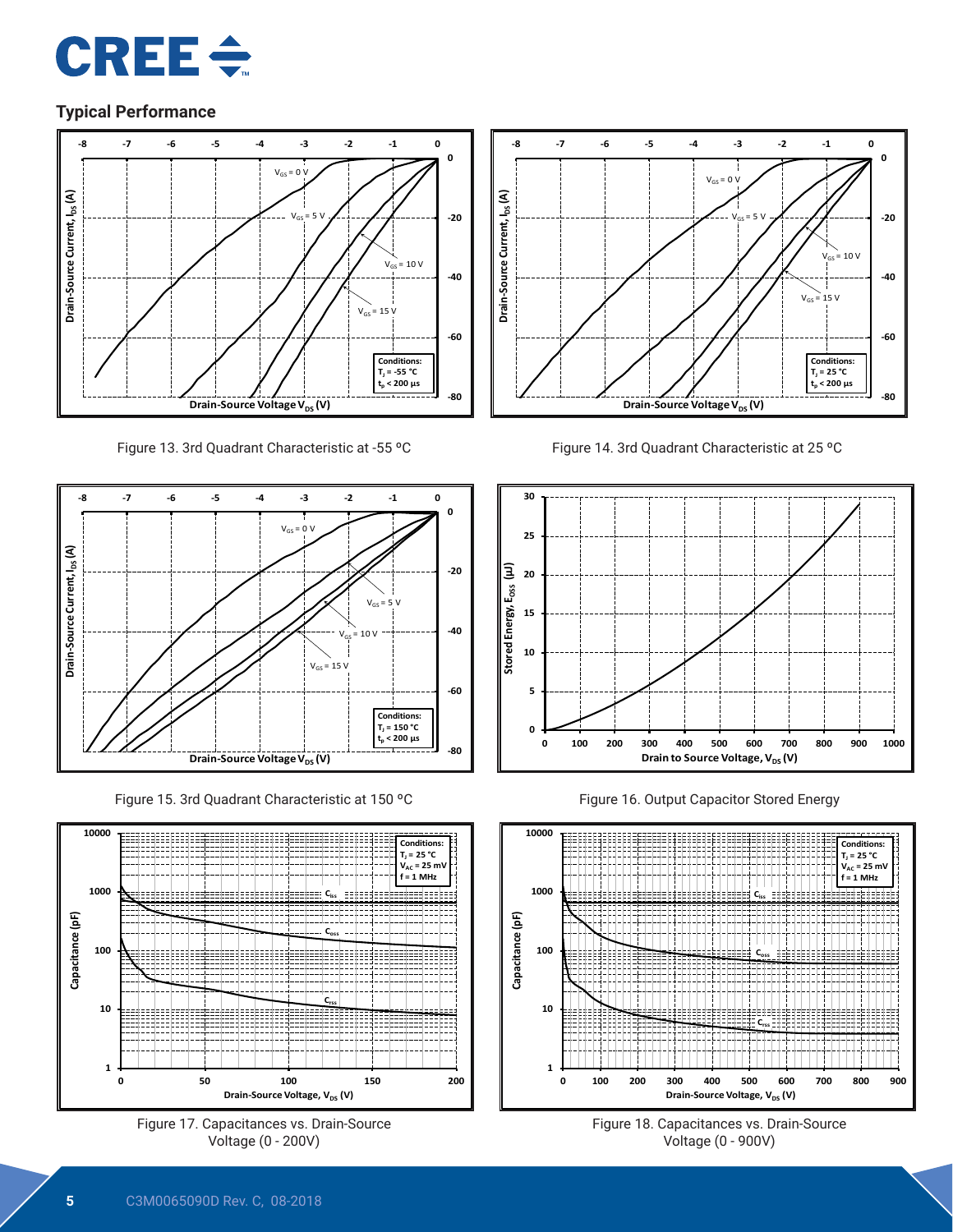















Figure 20. Maximum Power Dissipation Derating vs. Case Temperature







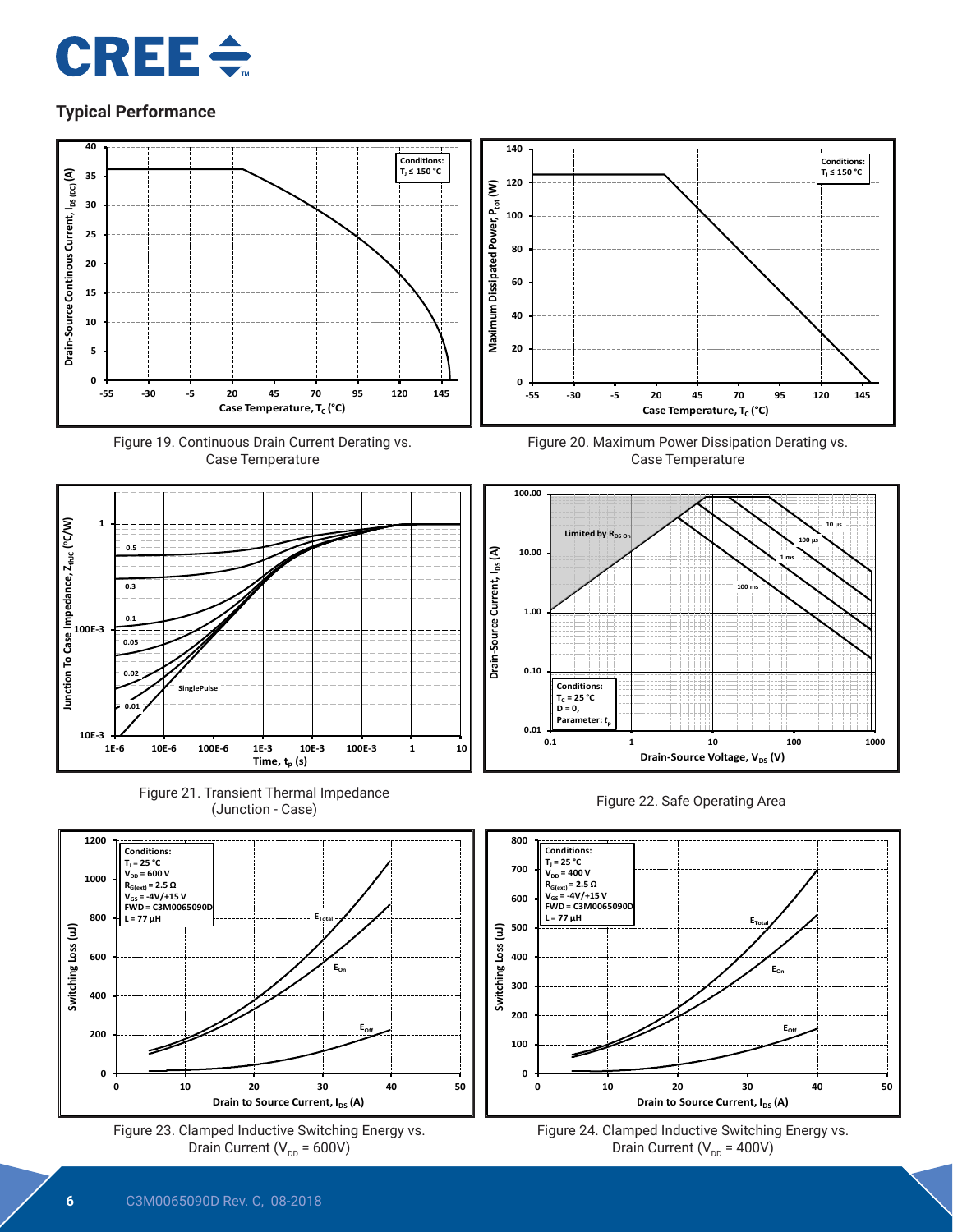



Figure 25. Clamped Inductive Switching Energy vs.  $R_{G(\text{ext})}$ 



Figure 27. Switching Times vs.  $R_{G(ext)}$ 



Figure 29. Single Avalanche SOA curve



Figure 26. Clamped Inductive Switching Energy vs. **Temperature** 



Figure 28. Switching Times Definition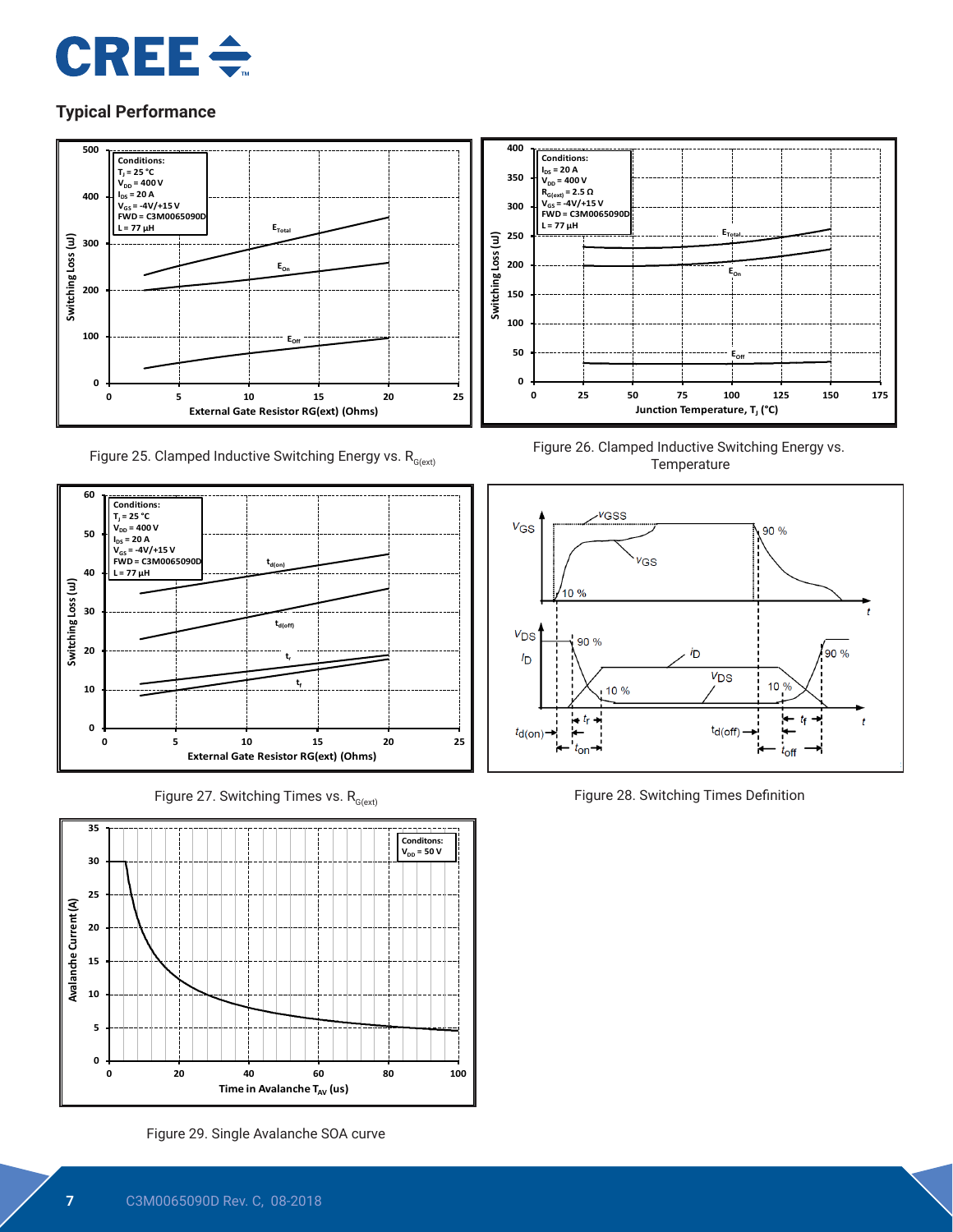

# **Test Circuit Schematic**



Figure 30. Clamped Inductive Switching Waveform Test Circuit

Note (3): Turn-off and Turn-on switching energy and timing values measured using SiC MOSFET Body Diode as shown above.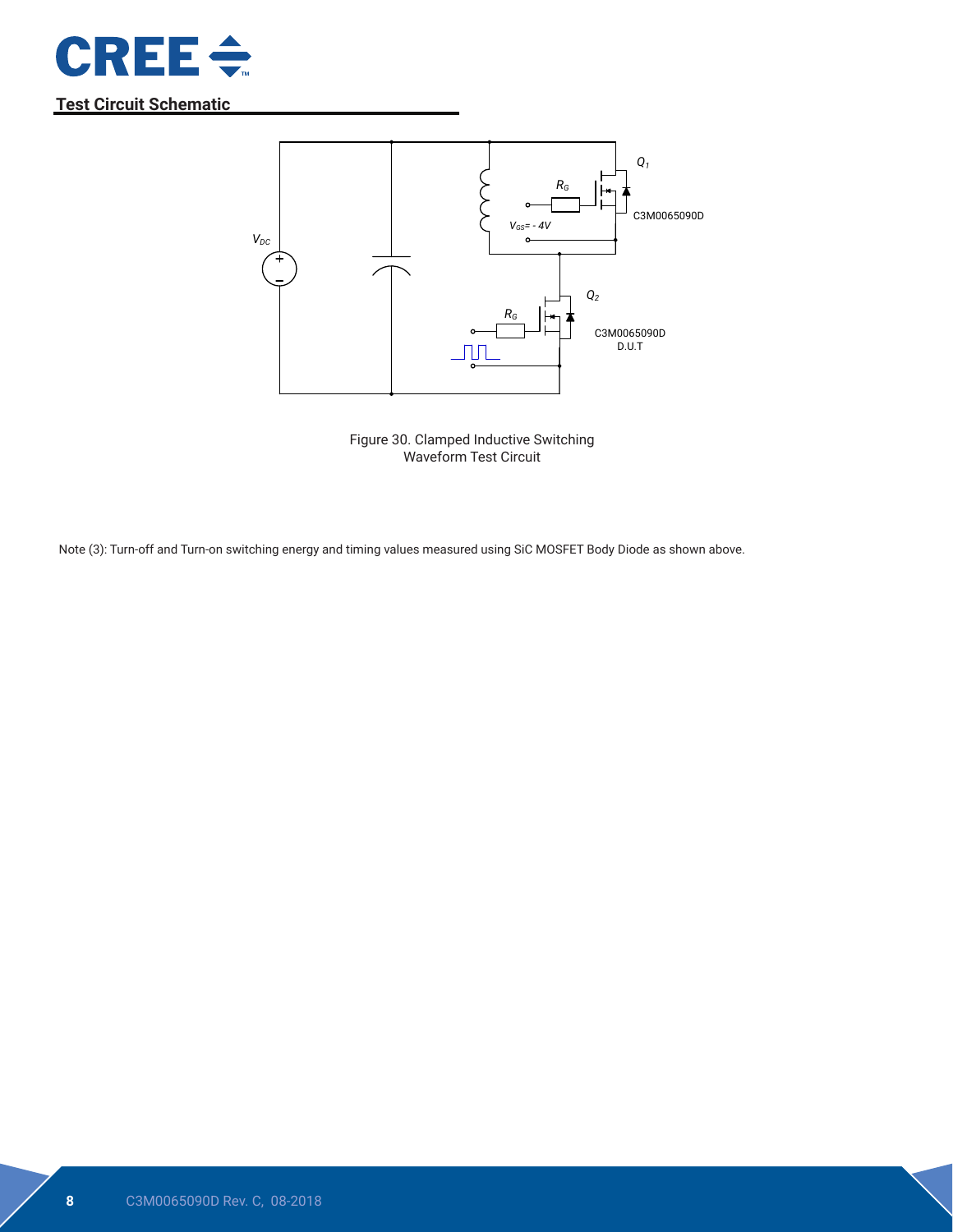

# **Package Dimensions**

#### Package TO-247-3



|                |             | <b>Inches</b> | <b>Millimeters</b> |              |  |
|----------------|-------------|---------------|--------------------|--------------|--|
| <b>POS</b>     | Min         | Max           | Min                | Max          |  |
| A              | .190        | .205          | 4.83               | 5.21         |  |
| A1             | .090        | .100          | 2.29               | 2.54         |  |
| A2             | .075        | .085          | 1.91               | 2.16         |  |
| b              | .042        | .052          | 1.07               | 1.33         |  |
| b1             | .075        | .095          | 1.91               | 2.41         |  |
| b2             | .075        | .085          | 1.91               | 2.16         |  |
| b <sub>3</sub> | .113        | .133          | 2.87               | 3.38         |  |
| b <sub>4</sub> | .113        | .123          | 2.87               | 3.13         |  |
| $\mathsf C$    | .022        | .027          | 0.55               | 0.68         |  |
| D              | .819        | .831          | 20.80              | 21.10        |  |
| D1             | .640        | .695          | 16.25              | 17.65        |  |
| D <sub>2</sub> | .037        | .049          | 0.95               | 1.25         |  |
| E              | .620        | .635          | 15.75              | 16.13        |  |
| E1             | .516        | .557          | 13.10              | 14.15        |  |
| E <sub>2</sub> | .145        | .201          | 3.68               | 5.10         |  |
| E <sub>3</sub> | .039        | .075          | 1.00               | 1.90         |  |
| E <sub>4</sub> | .487        | .529          | 12.38              | 13.43        |  |
| e              |             | .214 BSC      | 5.44 BSC           |              |  |
| N              |             | 3             | 3                  |              |  |
| Г              | .780        | .800          | 19.81              | 20.32        |  |
| L1             | .161        | .173          | 4.10               | 4.40         |  |
| ØP             | .138        | .144          | 3.51               | 3.65         |  |
| Q              | .216        | .236          | 5.49               | 6.00         |  |
| S              | .238        | .248          | 6.04               | 6.30         |  |
| T              | $9^{\circ}$ | $11^{\circ}$  | $q^{\circ}$        | $11^{\circ}$ |  |
| U              | $9^\circ$   | $11^{\circ}$  | $9^\circ$          | $11^{\circ}$ |  |
| $\vee$         | $2^{\circ}$ | $8^{\circ}$   | $2^{\circ}$        | $8^{\circ}$  |  |
| W              | $2^{\circ}$ | $8^{\circ}$   | $2^{\circ}$        | $8^{\circ}$  |  |

# **Recommended Solder Pad Layout**